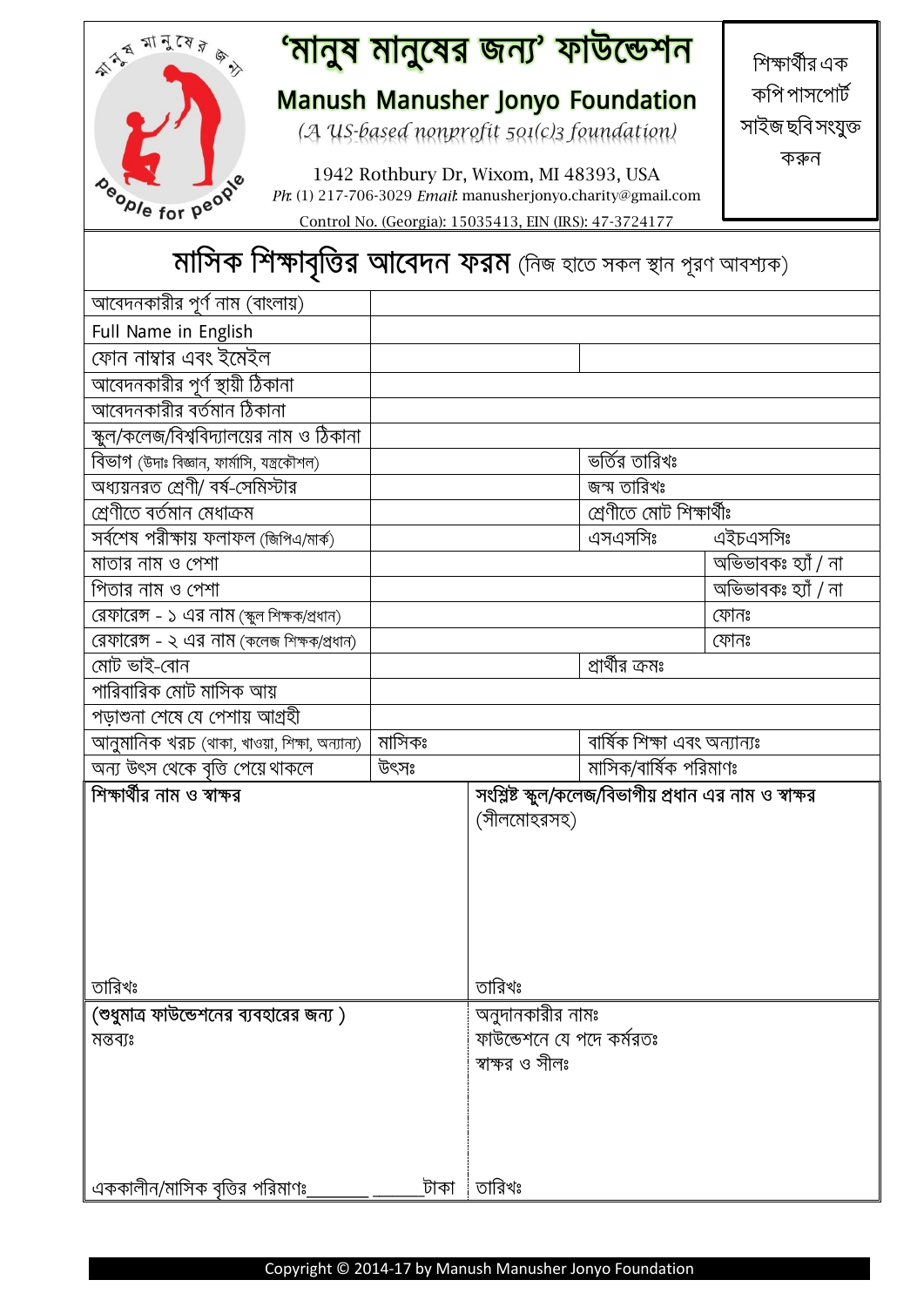

# <u>মানুষ মানুষের জন্য ফাউন্ডেশন</u>

**Manush Manusher Jonyo Foundation** 

*(A US-based nonprofit 501(c)3 foundation)*

1942 Rothbury Dr, Wixom, MI 48393, USA Ph: (1) 217-706-3029 Email: manusherjonyo.charity@gmail.com Control No. (Georgia): 15035413, EIN (IRS): 47-3724177

শিক্ষার্থীর এক কপি ছবি সংযুক্ত করতে হবে

### Candidate's Educational and Financial History and Status (নিজ হাতে সকল স্থান পূরণ আবশ্যক)

| Student's name (ছাত্ৰ/ছাত্ৰীর নাম):                                                    |                                                     |                                       |  |  |  |  |  |
|----------------------------------------------------------------------------------------|-----------------------------------------------------|---------------------------------------|--|--|--|--|--|
| Contact mobile (ফোন নাম্বার):                                                          |                                                     |                                       |  |  |  |  |  |
| GPA List (জিপিএ), Please include all results from SSC exam to current course of study: |                                                     |                                       |  |  |  |  |  |
| SSC GPA:<br>Board:                                                                     | SSC Roll:                                           | Year:                                 |  |  |  |  |  |
| HSC GPA:<br>Board:                                                                     | HSC Roll:                                           | Year:                                 |  |  |  |  |  |
| Study plan (aim in life):                                                              |                                                     | (Ex.: Wish to be a great pharmacist). |  |  |  |  |  |
| Father's name (পিতার নাম):.                                                            |                                                     |                                       |  |  |  |  |  |
| Mother's name (মাতার নাম):                                                             |                                                     |                                       |  |  |  |  |  |
|                                                                                        | Detail Permanent Address (স্থায়ী ঠিকানা): Village: | Post:                                 |  |  |  |  |  |
|                                                                                        | Upazilla:                                           | District:                             |  |  |  |  |  |
| Current Address (বৰ্তমান ঠিকানা):                                                      |                                                     |                                       |  |  |  |  |  |
| Contact person (যোগাযোগের উপায়):<br>email:                                            |                                                     | Phone:                                |  |  |  |  |  |
| Income of the family (পরিবারের আয় ও উৎস):                                             |                                                     |                                       |  |  |  |  |  |
|                                                                                        | Number of brothers/sisters (ভাইবোন): brothers:      | ; sisters:                            |  |  |  |  |  |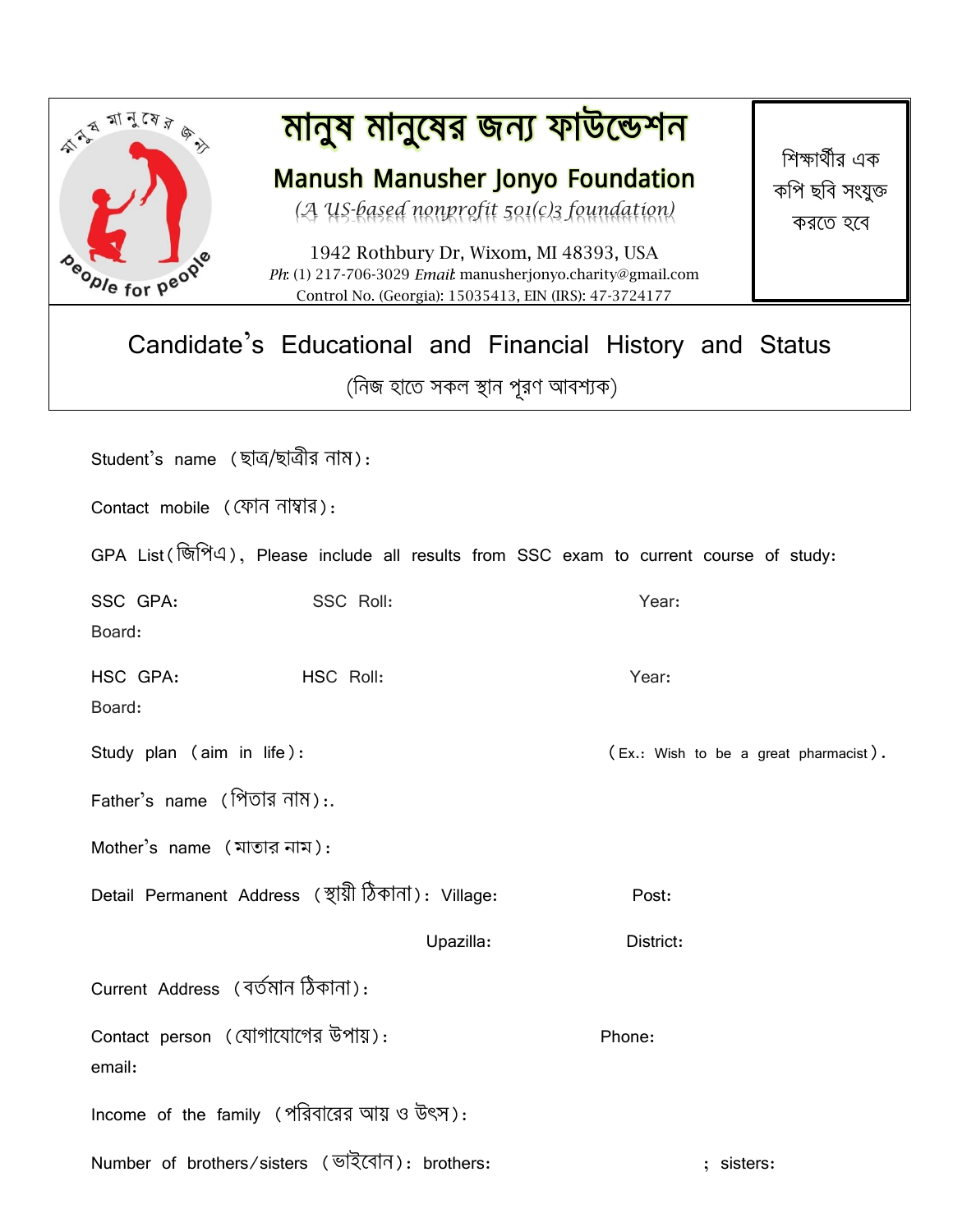Present status of borthers and/or sisters:

Any other source(s) of scholarship (অন্য কোনো উপায়ে/উৎস থেকে সাহায্য/বৃত্তি পেয়ে থাকলে):

Other financial information (অন্যান্য অর্থনৈতিক বিবরণ): (Exmple: My mother is only earning member of our family and she used to cultivate some lands, but now she is too old to perform such hard works. So it is difficult to bear our educational expenses and family.)

Reason for recommendation ( কেনো বৃত্তি দেয়া প্ৰয়োজন):

Please name two teachers whom can be contacted ( তুইজন স্কুল এবং/বা কলেজ শিক্ষকের নাম, ও ) :

১)

২)

Please include/attach the screenshots of the following in the end (printed copy):

- a) HSC Result (Screenshot of Board Result from the related website)
- b) SSC Result (Screenshot of Board Result from the related website, showing all result details about the candidate)
- c) Any other results (Coaching center, attach scan copy)